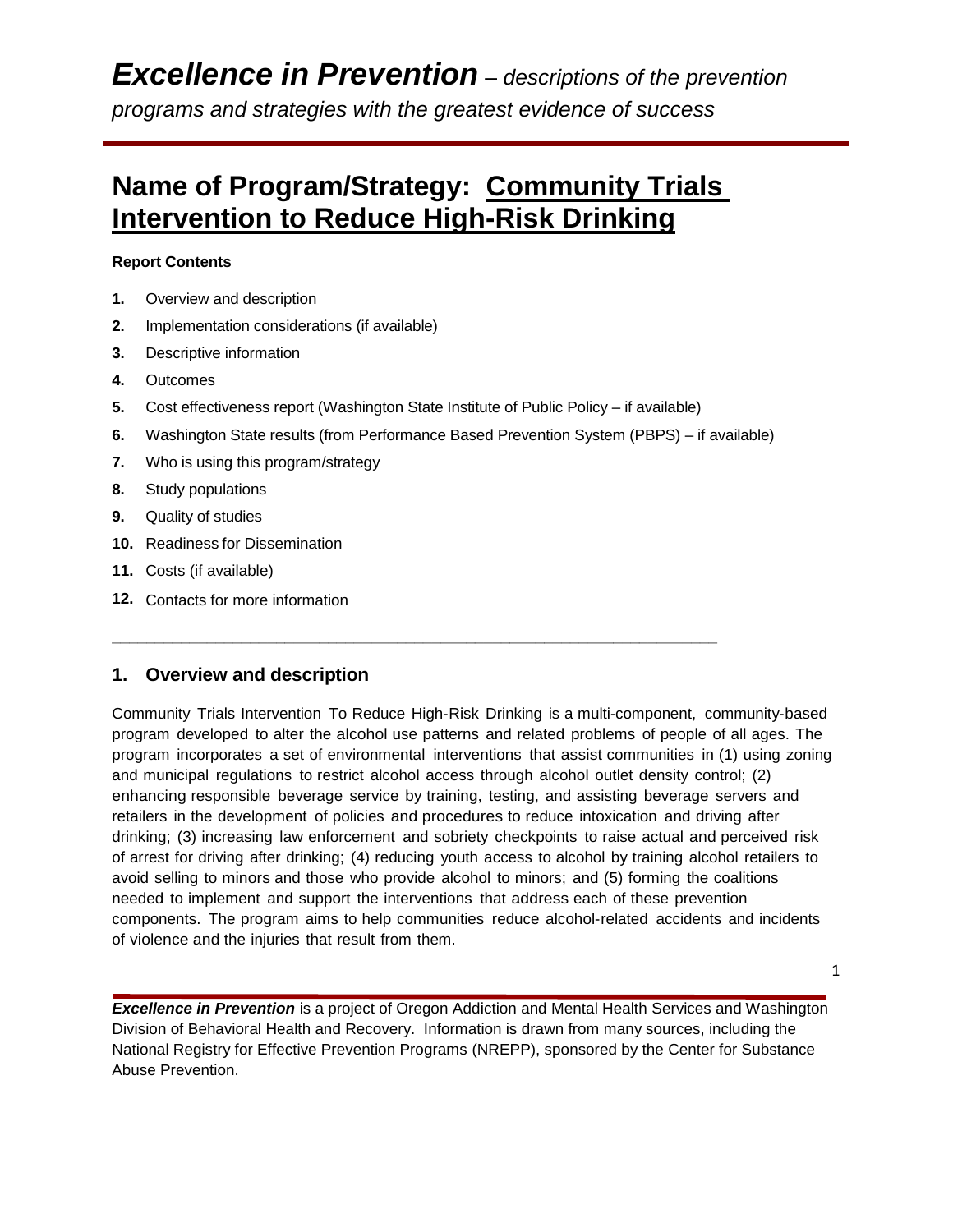### **2. Implementation considerations (if available)**

The program typically is implemented over several years, gradually phasing in various environmental strategies; however, the period of implementation may vary depending on local conditions and goals.

### **3. Descriptive information**

| <b>Areas of Interest</b>      | Substance abuse prevention                                                                                                                                                                                                                                                   |
|-------------------------------|------------------------------------------------------------------------------------------------------------------------------------------------------------------------------------------------------------------------------------------------------------------------------|
| <b>Outcomes</b>               | 1: Alcohol consumption patterns and related problems                                                                                                                                                                                                                         |
|                               | 2: Alcohol-related traffic crashes                                                                                                                                                                                                                                           |
|                               | 3: Alcohol-related assaults                                                                                                                                                                                                                                                  |
| <b>Outcome Categories</b>     | Alcohol                                                                                                                                                                                                                                                                      |
|                               | Crime/Delinquency                                                                                                                                                                                                                                                            |
|                               | <b>Environmental Change</b>                                                                                                                                                                                                                                                  |
| <b>Ages</b>                   | 13-17 (Adolescent)                                                                                                                                                                                                                                                           |
|                               | 18-25 (Young adult)                                                                                                                                                                                                                                                          |
|                               | 26-55 (Adult)                                                                                                                                                                                                                                                                |
|                               | 55+ (Older adult)                                                                                                                                                                                                                                                            |
| Gender                        | Data were not reported/available                                                                                                                                                                                                                                             |
| <b>Races/Ethnicities</b>      | <b>Black or African American</b>                                                                                                                                                                                                                                             |
|                               | Hispanic or Latino                                                                                                                                                                                                                                                           |
|                               | Race/ethnicity unspecified                                                                                                                                                                                                                                                   |
| <b>Settings</b>               | Other community settings                                                                                                                                                                                                                                                     |
| <b>Geographic Locations</b>   | Urban                                                                                                                                                                                                                                                                        |
|                               | Suburban                                                                                                                                                                                                                                                                     |
|                               | Rural and/or frontier                                                                                                                                                                                                                                                        |
| <b>Implementation History</b> | Implementation of Community Trials Intervention To Reduce High-Risk<br>Drinking began in 1992 as the Community Trials Project. Over the past 5<br>years, approximately 15 sites, regional bodies, and State-level agencies<br>have been trained on implementing the program. |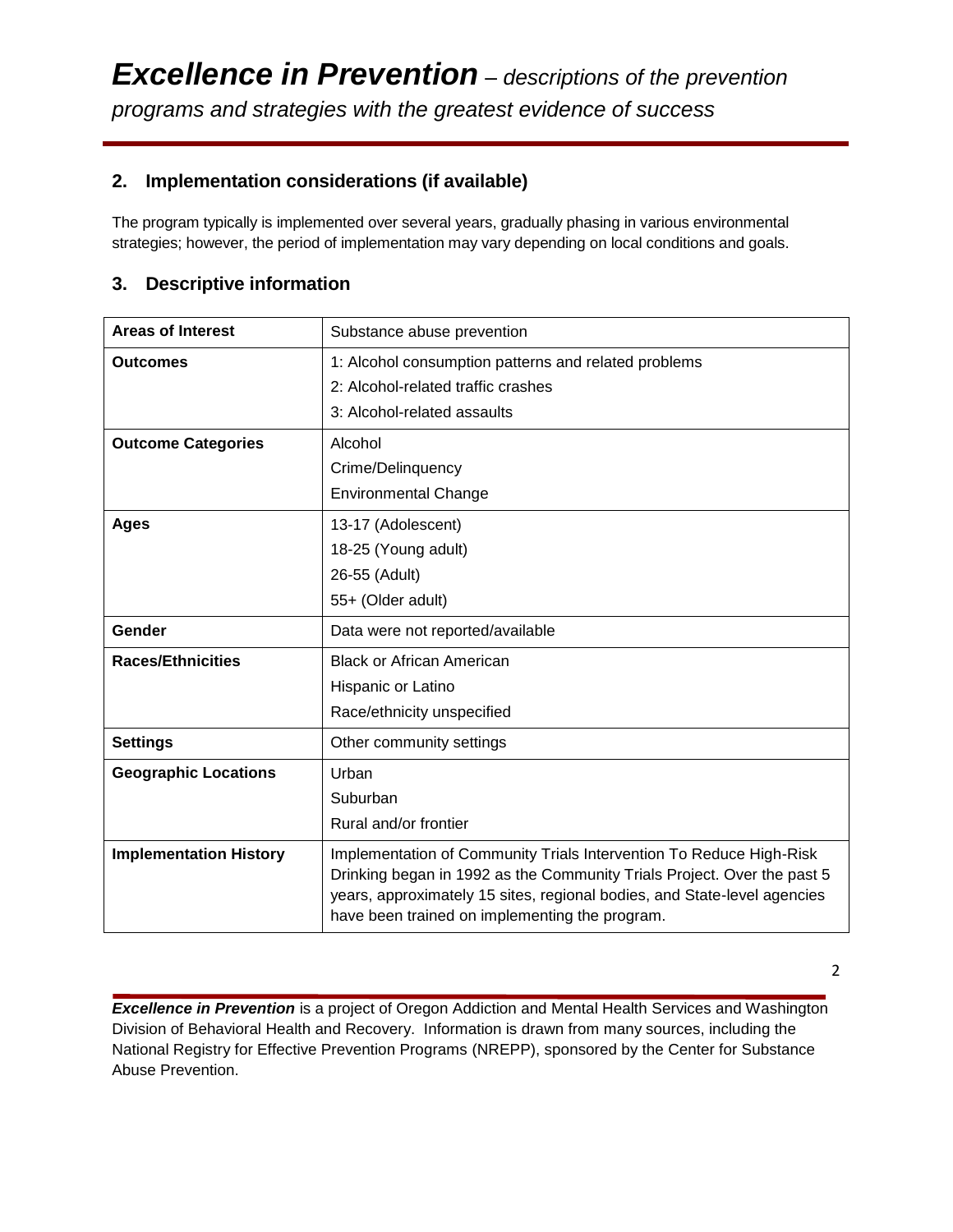*programs and strategies with the greatest evidence of success*

| <b>NIH Funding/CER Studies</b>   | Partially/fully funded by National Institutes of Health: Yes<br>Evaluated in comparative effectiveness research studies: No                                                                           |  |  |  |
|----------------------------------|-------------------------------------------------------------------------------------------------------------------------------------------------------------------------------------------------------|--|--|--|
| <b>Adaptations</b>               | The intervention has been adapted for use with various ethnic groups<br>living in implementation sites; for example, some presentations and<br>brochures have been translated into Hmong and Spanish. |  |  |  |
| <b>Adverse Effects</b>           | No adverse effects, concerns, or unintended consequences were<br>identified by the developer.                                                                                                         |  |  |  |
| <b>IOM Prevention Categories</b> | Universal                                                                                                                                                                                             |  |  |  |

### **4. Outcomes**

### **Outcome 1: Alcohol consumption patterns and related problems**

| <b>Description of Measures</b> | Alcohol consumption patterns were assessed using self-report<br>measures administered via telephone surveys to randomly selected<br>individuals from households in each intervention and comparison<br>site. Among persons who drank, average frequencies of drinking<br>were obtained from responses to a series of drinking questions (i.e.,<br>numbers of occasions drinking 2, 3, 6, and 9 or more drinks). These<br>data were used to estimate quantities consumed per drinking<br>occasion as well as variances in drinking quantities over time,<br>known to be related to probabilities of heavy drinking and alcohol-<br>related problems. Frequencies of driving while intoxicated were<br>obtained from answers to a question about the number of days in<br>the past 6 months a person had driven after having "too much to<br>drink." Frequencies of drunk driving were obtained from responses<br>to a question asking when the respondent felt he or she had driven<br>when "over the legal limit." Responses to all these items were<br>averaged across respondents within each 3-month period and<br>community. |
|--------------------------------|----------------------------------------------------------------------------------------------------------------------------------------------------------------------------------------------------------------------------------------------------------------------------------------------------------------------------------------------------------------------------------------------------------------------------------------------------------------------------------------------------------------------------------------------------------------------------------------------------------------------------------------------------------------------------------------------------------------------------------------------------------------------------------------------------------------------------------------------------------------------------------------------------------------------------------------------------------------------------------------------------------------------------------------------------------------------------------------------------------------------------------|
| <b>Key Findings</b>            | Individuals living in intervention sites had significant reductions in<br>drinking quantities ( $p = .008$ ), variances in drinking quantities ( $p <$<br>.001), rates of driving when having had too much to drink ( $p = .009$ ),<br>and rates of driving over the legal limit ( $p = .002$ ) relative to                                                                                                                                                                                                                                                                                                                                                                                                                                                                                                                                                                                                                                                                                                                                                                                                                      |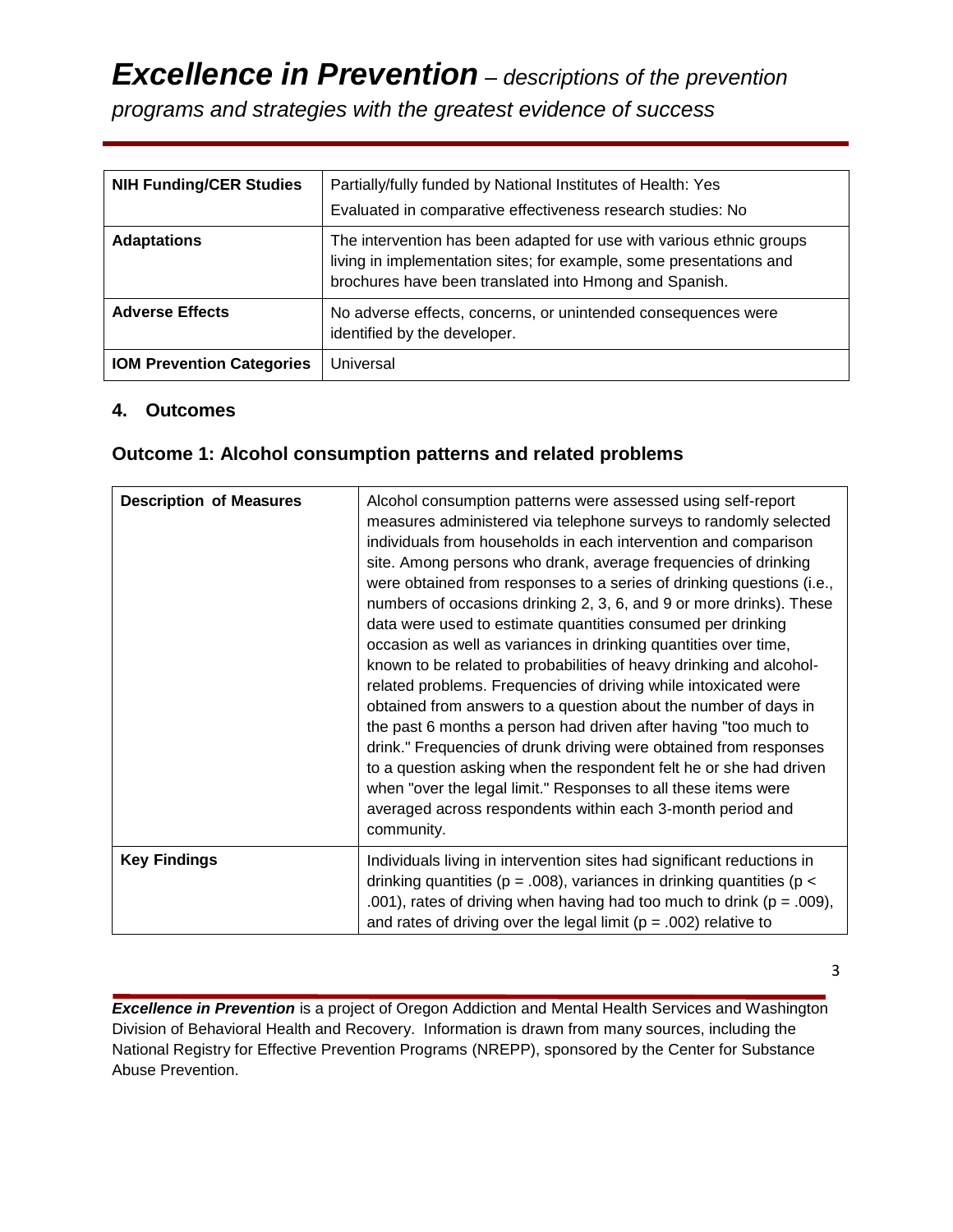*programs and strategies with the greatest evidence of success*

|                                   | individuals living in comparison sites (communities that were similar<br>to intervention sites in sociodemographics but were not exposed to<br>the intervention). Differences between intervention and comparison<br>sites in average frequency of drinking were not statistically<br>significant. |  |
|-----------------------------------|----------------------------------------------------------------------------------------------------------------------------------------------------------------------------------------------------------------------------------------------------------------------------------------------------|--|
| <b>Studies Measuring Outcome</b>  | Study 1                                                                                                                                                                                                                                                                                            |  |
| <b>Study Designs</b>              | Quasi-Experimental                                                                                                                                                                                                                                                                                 |  |
| <b>Quality of Research Rating</b> | $3.3(0.0-4.0 scale)$                                                                                                                                                                                                                                                                               |  |

### **Outcome 2: Alcohol-related traffic crashes**

| <b>Description of Measures</b> | Alcohol-related traffic crashes were assessed using several<br>sources:                                                                                                                                                                                                                                                                                                                                                                                                                                                                                                                                                                                                                                                     |
|--------------------------------|-----------------------------------------------------------------------------------------------------------------------------------------------------------------------------------------------------------------------------------------------------------------------------------------------------------------------------------------------------------------------------------------------------------------------------------------------------------------------------------------------------------------------------------------------------------------------------------------------------------------------------------------------------------------------------------------------------------------------------|
|                                | Archival crash data from the California Statewide Integrated<br>Traffic Reporting System and South Carolina Department of<br>Public Safety traffic records. Monthly aggregate crash rates<br>were computed for each community for three types of<br>crashes: nighttime injury crashes (8:00 p.m. to 4:00 a.m.),<br>which tend to be alcohol related; all crashes in which the<br>driver was cited for driving under the influence (DUI) of<br>alcohol; and, as a control, daytime crashes (4:00 a.m. to<br>8:00 p.m.), which are rarely alcohol related. Each crash<br>series was adjusted for change in population size using<br>annual estimates from the California Department of Finance<br>and NPA Data Services, Inc. |
|                                | Local police department data on alcohol-related traffic<br>crashes. These data were aggregated on a monthly basis,<br>which allowed for examination of changes in the<br>neighborhoods over time.                                                                                                                                                                                                                                                                                                                                                                                                                                                                                                                           |
|                                | Local emergency medical services (EMS) data, which<br>consisted of EMS responses to injuries in which incident<br>reports identified the source of injury as an assault, motor<br>vehicle accident, alcohol or other drug problem, or suicide.                                                                                                                                                                                                                                                                                                                                                                                                                                                                              |
| <b>Key Findings</b>            | In one study, intervention sites had a significant decrease in the<br>number of nighttime crashes per month ( $p = .009$ ) relative to                                                                                                                                                                                                                                                                                                                                                                                                                                                                                                                                                                                      |

4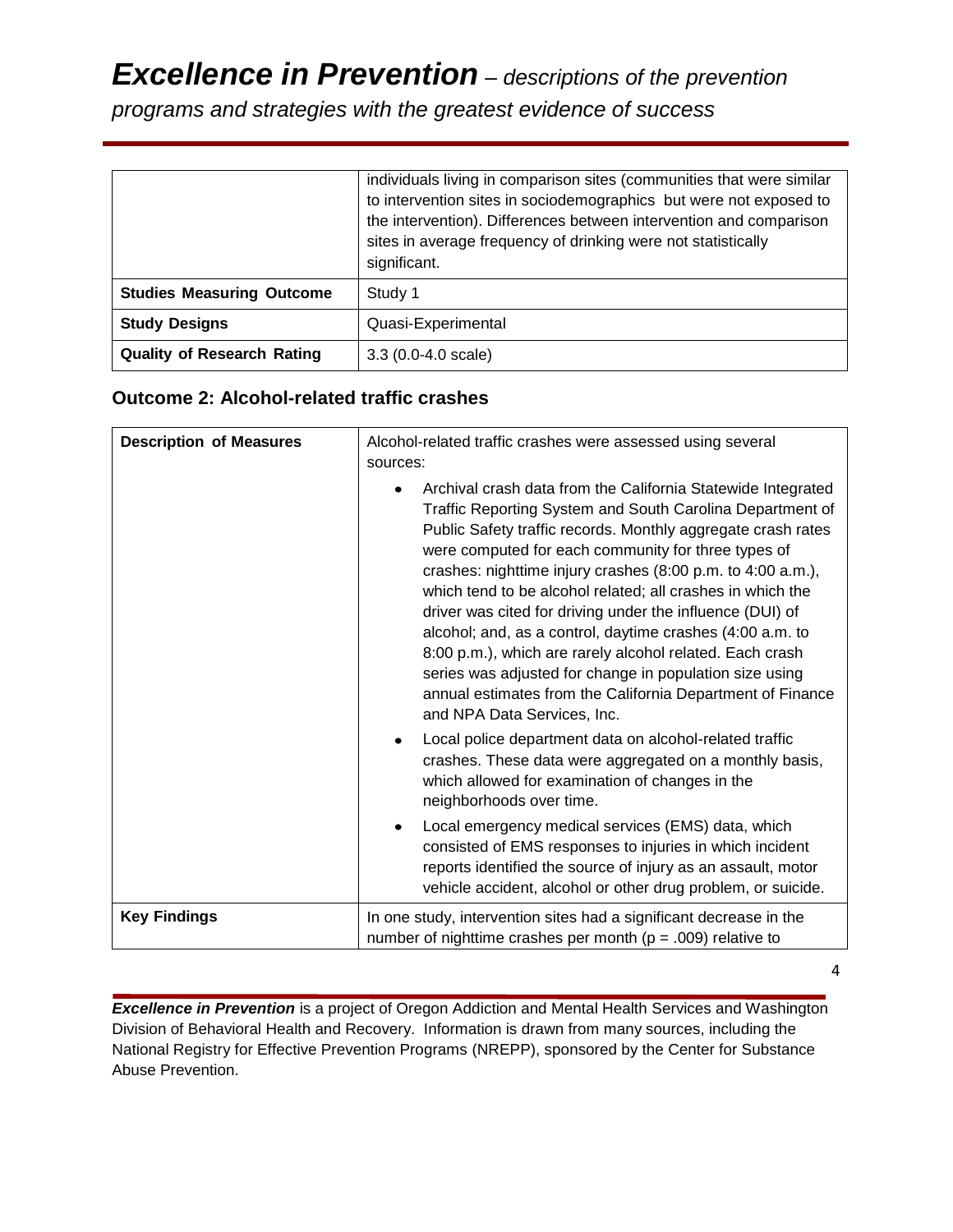*programs and strategies with the greatest evidence of success*

|                                   | comparison sites (communities that were similar to the intervention<br>sites in sociodemographics but were not exposed to the<br>intervention). In addition, during and after the active phase of the<br>intervention, intervention sites had a significant decrease in monthly<br>rates of DUI crashes relative to comparison sites ( $p = .001$ ). In<br>contrast, no decline in daytime motor vehicle crashes was observed.<br>In another study, intervention sites (two neighborhoods in<br>Sacramento, California) had a significant reduction in motor vehicle<br>accidents ( $p = .28$ ) relative to the comparison site (Sacramento at<br>large). |
|-----------------------------------|-----------------------------------------------------------------------------------------------------------------------------------------------------------------------------------------------------------------------------------------------------------------------------------------------------------------------------------------------------------------------------------------------------------------------------------------------------------------------------------------------------------------------------------------------------------------------------------------------------------------------------------------------------------|
| <b>Studies Measuring Outcome</b>  | Study 1, Study 2                                                                                                                                                                                                                                                                                                                                                                                                                                                                                                                                                                                                                                          |
| <b>Study Designs</b>              | Quasi-Experimental                                                                                                                                                                                                                                                                                                                                                                                                                                                                                                                                                                                                                                        |
| <b>Quality of Research Rating</b> | $3.4(0.0-4.0 \text{ scale})$                                                                                                                                                                                                                                                                                                                                                                                                                                                                                                                                                                                                                              |

### **Outcome 3: Alcohol-related assaults**

| <b>Description of Measures</b> | Alcohol-related assaults were assessed using several sources:                                                                                                                                                                                                                                                                                                                                                     |  |  |  |
|--------------------------------|-------------------------------------------------------------------------------------------------------------------------------------------------------------------------------------------------------------------------------------------------------------------------------------------------------------------------------------------------------------------------------------------------------------------|--|--|--|
|                                | Archival hospital discharge data, which were used to measure<br>the observed number of alcohol- related assault cases<br>admitted into hospitals every month from each community.<br>Assault cases included in the analysis were limited to those<br>that were serious and resulted in at least one overnight stay at<br>the hospital.                                                                            |  |  |  |
|                                | Emergency department surveys conducted in one matched<br>intervention and comparison site and in one additional<br>intervention site. Interviewers were present in emergency<br>departments on a weekly or biweekly basis on Friday and<br>Saturday evenings from 9:00 p.m. to 2:00 a.m. Completed<br>interviews included a breath test of blood alcohol content and<br>a self-report of the cause of the injury. |  |  |  |
|                                | Local police department data on incidents related to assault<br>and public drunkenness. These data were aggregated on a<br>monthly basis, which allowed for examination of changes in<br>the neighborhoods over time.                                                                                                                                                                                             |  |  |  |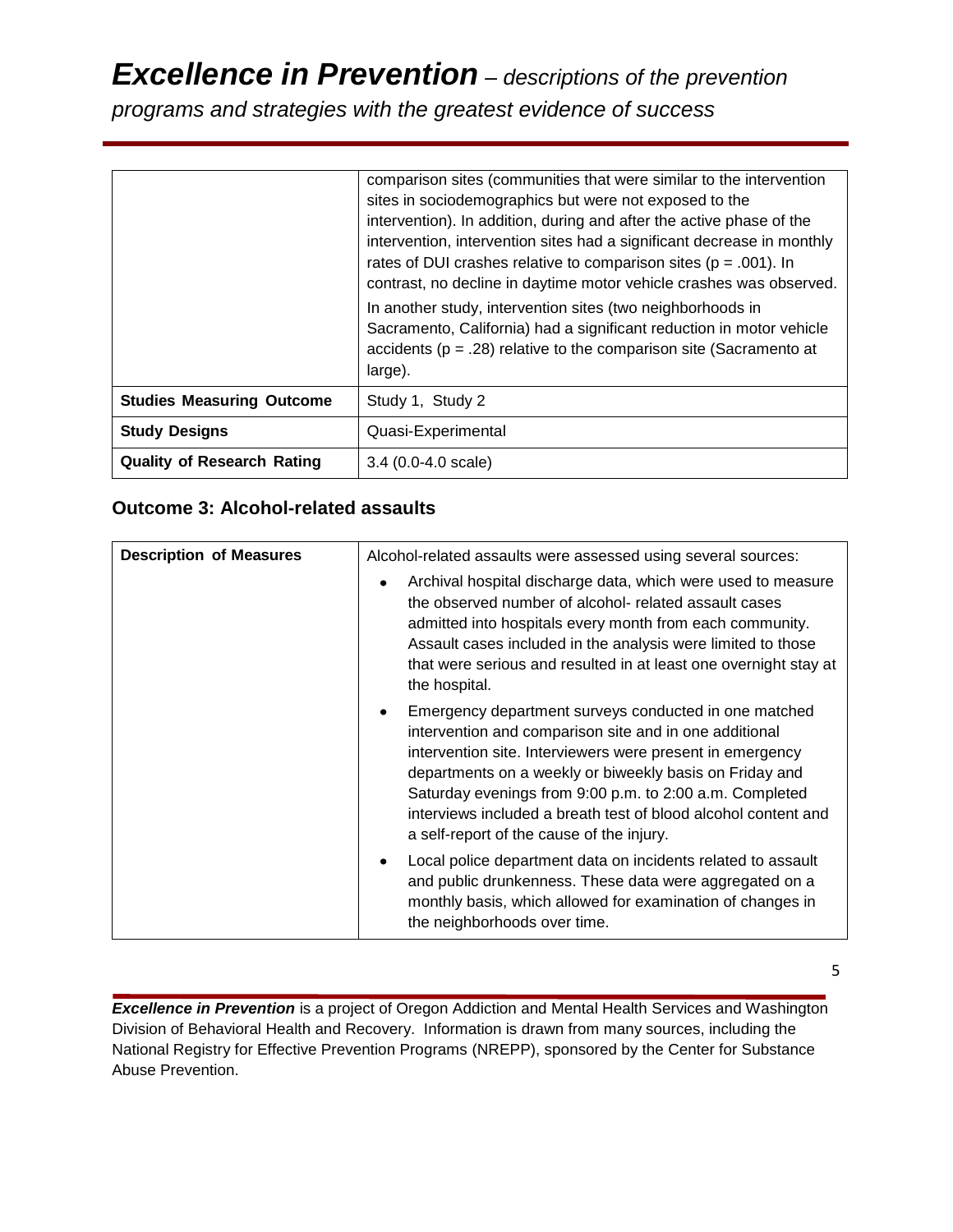*programs and strategies with the greatest evidence of success*

|                                   | Local emergency medical services data, which consisted of<br>$\bullet$<br>EMS responses to injuries in which incident reports identified<br>the source of injury as an assault, motor vehicle accident,<br>alcohol or other drug problem, or suicide.                                                                                                                                                                                                   |
|-----------------------------------|---------------------------------------------------------------------------------------------------------------------------------------------------------------------------------------------------------------------------------------------------------------------------------------------------------------------------------------------------------------------------------------------------------------------------------------------------------|
| <b>Key Findings</b>               | In one study, intervention sites had a significant decline in alcohol-<br>related assault cases observed in emergency departments ( $p = .05$ )<br>relative to comparison sites (communities that were similar in<br>sociodemographics to intervention sites but were not exposed to<br>the intervention). Intervention sites also had a significant decline in<br>serious alcohol-related assault cases relative to comparison sites (p<br>$< .001$ ). |
|                                   | In another study, intervention sites (two neighborhoods in<br>Sacramento, California) had a significant reduction in alcohol-related<br>assaults as reported by police data ( $p < .001$ ) and EMS data ( $p =$<br>.019) relative to the comparison site (Sacramento at large).                                                                                                                                                                         |
| <b>Studies Measuring Outcome</b>  | Study 1, Study 2                                                                                                                                                                                                                                                                                                                                                                                                                                        |
| <b>Study Designs</b>              | Quasi-Experimental                                                                                                                                                                                                                                                                                                                                                                                                                                      |
| <b>Quality of Research Rating</b> | $3.3(0.0-4.0 scale)$                                                                                                                                                                                                                                                                                                                                                                                                                                    |

- **5. Cost effectiveness report (Washington State Institute of Public Policy – if available)**
- **6. Washington State results (from Performance Based Prevention System (PBPS) – if available)**

### **7. Who is using this program/strategy**

| <b>Washington Counties</b> | <b>Oregon Counties</b> |
|----------------------------|------------------------|
| Kittitas                   |                        |

### **8. Study populations**

The following populations were identified in the studies reviewed for Quality of Research.

6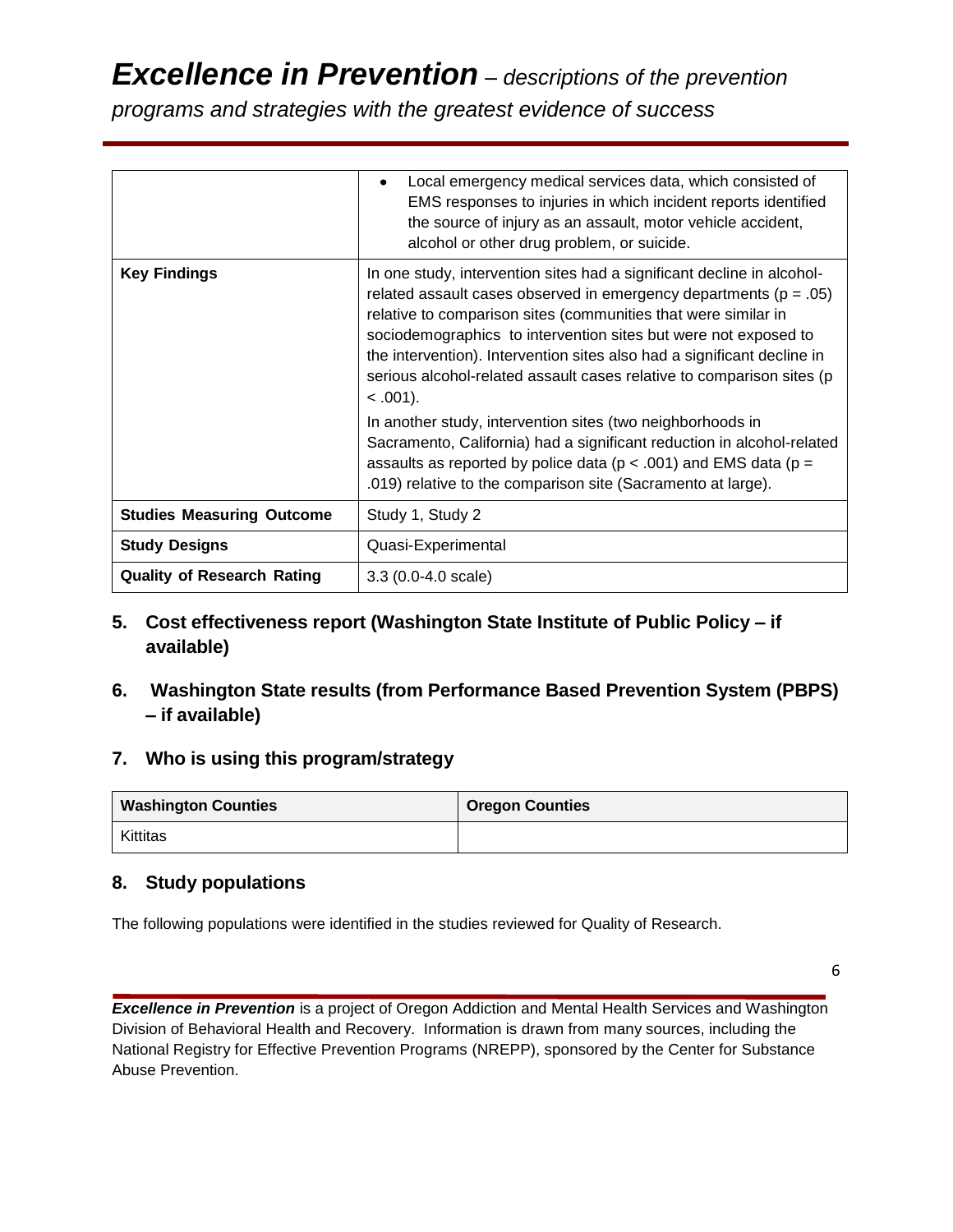*programs and strategies with the greatest evidence of success*

| <b>Study</b> | Age                                                                             | Gender                         | <b>Race/Ethnicity</b>                                                                              |
|--------------|---------------------------------------------------------------------------------|--------------------------------|----------------------------------------------------------------------------------------------------|
| Study 1      | 13-17 (Adolescent)<br>18-25 (Young adult)<br>26-55 (Adult)<br>55+ (Older adult) | Data not<br>reported/available | Data not<br>reported/available                                                                     |
| Study 2      | 13-17 (Adolescent)<br>18-25 (Young adult)<br>26-55 (Adult)<br>55+ (Older adult) | Data not<br>reported/available | 62% Race/ethnicity<br>unspecified<br>21% Hispanic or<br>Latino<br>17% Black or African<br>American |

### **9. Quality of studies**

The documents below were reviewed for Quality of Research. Other materials may be available. For more information, contact the developer(s).

### **Study 1**

Holder, H. D., Gruenewald, P. J., Ponicki, W. R., Treno, A. J., Grube, J. W., Saltz, R. F., et al. (2000). Effect of community-based interventions on high-risk drinking and alcohol-related injuries. Journal of the American Medical Association, 284(18), 2341-2347.

### **Study 2**

Treno, A. J., Gruenewald, P. J., Lee, J. P., & Remer, L. G. (2007). The Sacramento Neighborhood Alcohol Prevention Project: Outcomes from a community prevention trial. Journal of Studies on Alcohol and Drugs, 68(2), 197-207.

### **Supplementary Materials**

Gruenewald, P. J., & Johnson, F. W. (2006). The stability and reliability of self-reported drinking measures. Journal of Studies on Alcohol, 67(5), 738-745.

Holder, H. D., Saltz, R. F., Grube, J. W., Treno, A. J., Reynolds, R. I., Voas, R. B., et al. (1997). Summing up: Lessons from a comprehensive community prevention trial. Addiction, 92(Suppl. 2), S293-S301.

Holder, H. D., Saltz, R. F., Grube, J. W., Voas, R. B., Gruenewald, P. J., & Treno, A. J. (1997). A community prevention trial to reduce alcohol-involved accidental injury and death: Overview. Addiction, 92(Suppl. 2), S155-S171.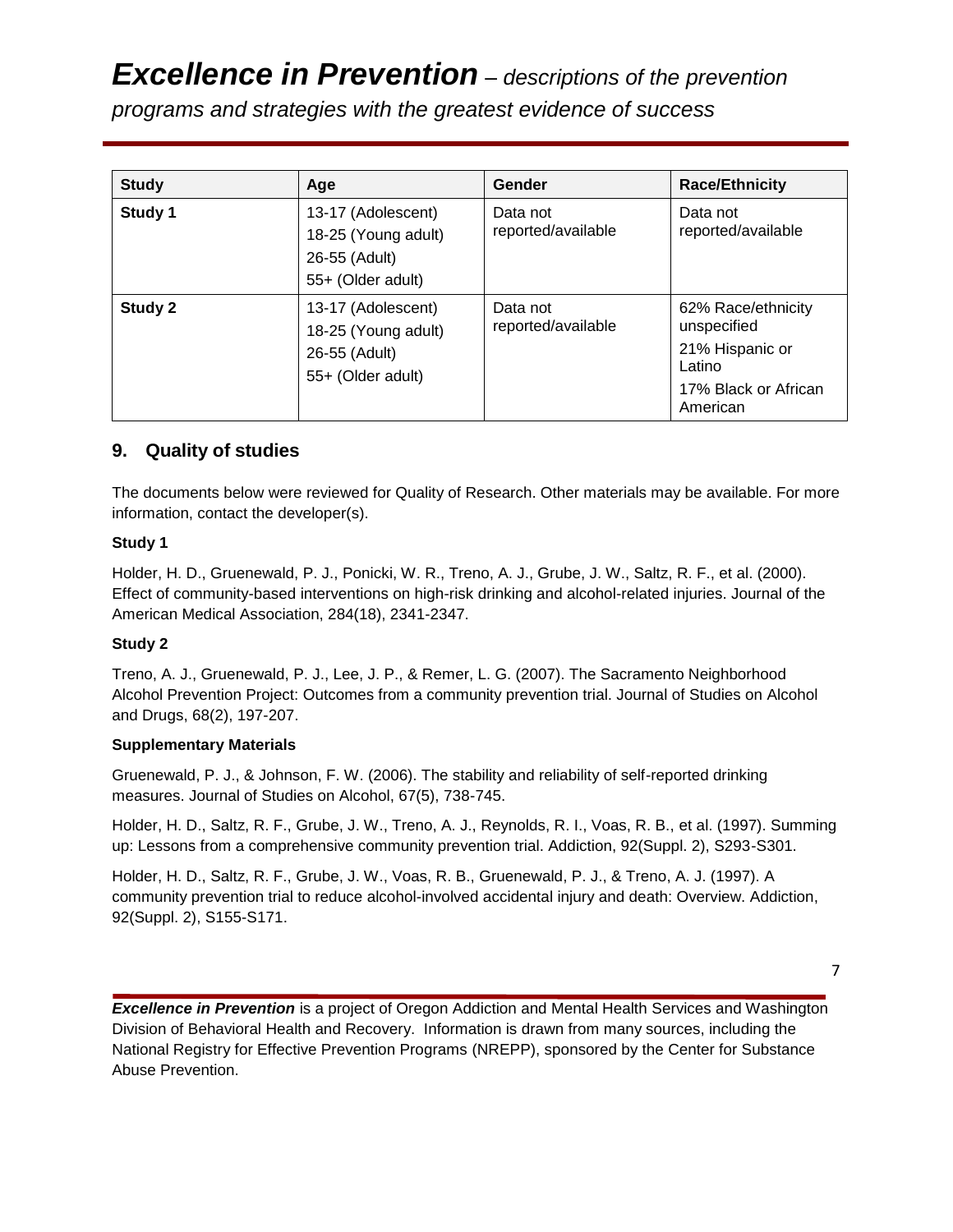### *Excellence in Prevention – descriptions of the prevention programs and strategies with the greatest evidence of success*

Holder, H. D., Saltz, R. F., Treno, A. J., Grube, J. W., & Voas, R. B. (1997). Evaluation design for a community prevention trial. An environmental approach to reduce alcohol-involved trauma. Evaluation Review, 21(2), 140-165.

#### **Information on the reliability and validity of measures used in the studies**

Treno, A. J., & Holder, H. D. (2001). Prevention at the local level. In N. Heather, T. J. Peters, & T. R. Stockwell (Eds.), International handbook of alcohol dependence and problems (pp. 771-783). New York: John Wiley & Sons.

Treno, A. J., Lee, J. P., Freisthler, B., Remer, L. G., & Gruenewald, P. J. (2005). Application of evidencebased approaches to community interventions. In T. Stockwell, P. J. Gruenewald, J. W. Toumbourou, & W. Loxley (Eds.), Preventing harmful substance use: The evidence base for policy and practice (pp. 177- 189). New York: John Wiley & Sons.

### **Quality of Research Ratings by Criteria (0.0-4.0 scale)**

External reviewers independently evaluate the Quality of Research for an intervention's reported results using six criteria:

- 1. Reliability of measures
- 2. Validity of measures
- 3. Intervention fidelity
- 4. Missing data and attrition
- 5. Potential confounding variables
- 6. Appropriateness of analysis

For more information about these criteria and the meaning of the ratings, see Quality of Research.

| <b>Outcome</b>                                             | Reliability<br>οf<br>Measures | Validity of<br><b>Measures</b> | Fidelity | Missing<br>Data/Attrition | Confounding<br>Variables | Data<br>Analysis | Overall<br>Rating |
|------------------------------------------------------------|-------------------------------|--------------------------------|----------|---------------------------|--------------------------|------------------|-------------------|
| 1: Alcohol<br>consumption patterns<br>and related problems | 3.5                           | 3.5                            | 2.5      | 4.0                       | 2.5                      | 4.0              | 3.3               |
| 2: Alcohol-related<br>traffic crashes                      | 4.0                           | 4.0                            | 2.0      | 4.0                       | 2.5                      | 4.0              | 3.4               |
| 3: Alcohol-related<br>assaults                             | 3.8                           | 3.8                            | 2.0      | 3.5                       | 2.8                      | 4.0              | 3.3               |

8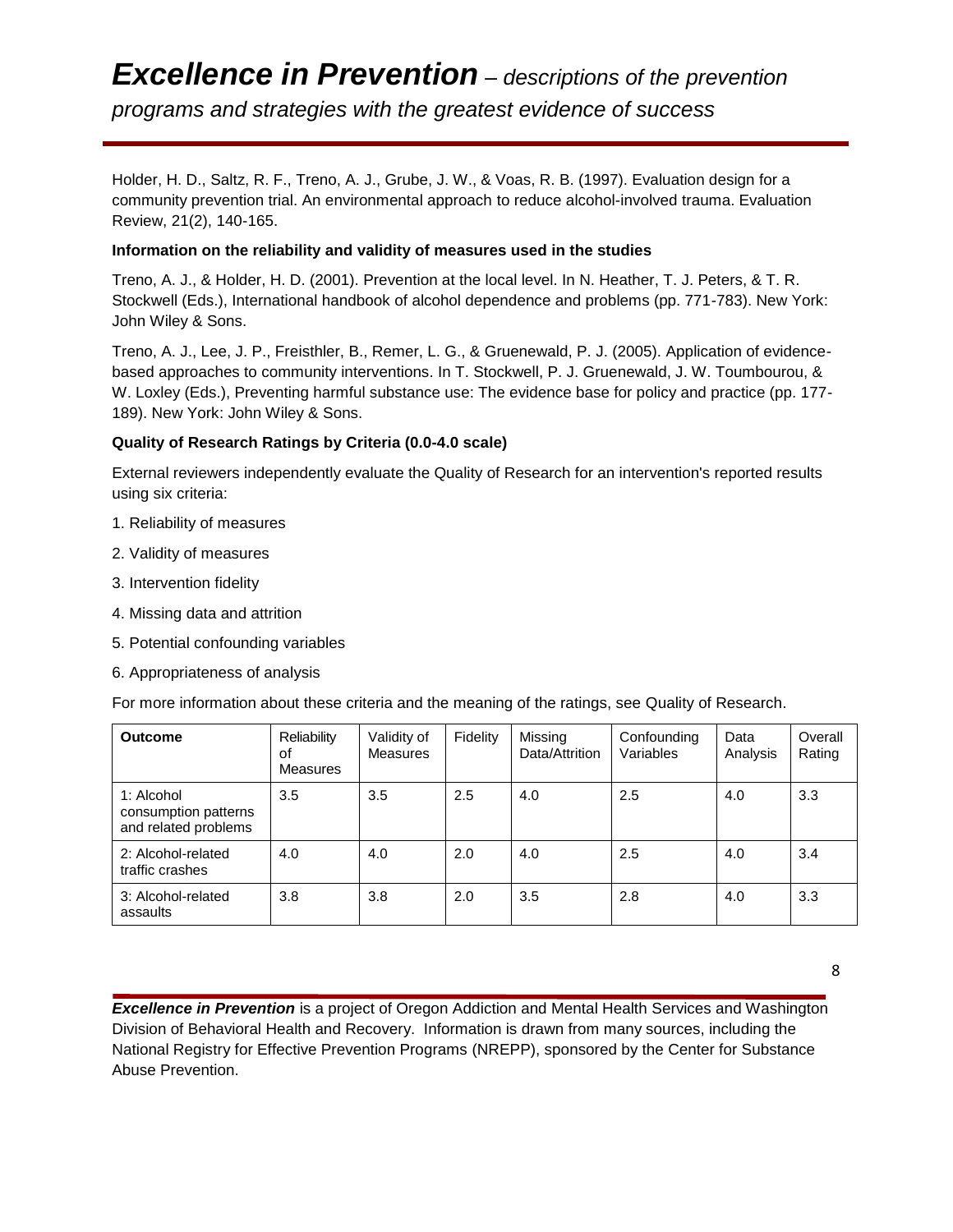### **Study Strengths**

The reliability and validity of measures used in the studies are well established. Missing data and attrition were taken into account in the analyses, and threats to internal validity were minimal. The analyses conducted across the studies were in concert with the intended outcomes and support the statistical significance of the results. The evaluation of the intervention was well conducted, and data collection methods were appropriate.

### **Study Weaknesses**

There is little if any solid information indicating whether the five components of the intervention were delivered with fidelity to the intervention plan. In addition, it is not clear whether adjustments were made to account for potential confounding variables resulting from, for example, nonrandom selection of intervention and comparison sites and unsolicited responses on the telephone survey.

### **10. Readiness for Dissemination**

The materials below were reviewed for Readiness for Dissemination. The implementation point of contact can provide information regarding implementation of the intervention and the availability of additional, updated, or new materials.

### **Dissemination Materials**

National Highway Traffic Safety Administration, U.S. Department of Transportation. (2001). Community how to guides: Underage drinking prevention. Retrieved from http://www.nhtsa.dot.gov/people/injury/alcohol/community%20guides%20html/guides\_index.html

Pacific Institute for Research and Evaluation. (n.d.). Center for the Dissemination of Environmental Strategies To Reduce High Risk Drinking [Pamphlet]. Berkeley, CA: Author.

Prevention Research Center. (1992). Interviewers' manual for the Community Trials Project. Berkeley, CA: Author.

Prevention Research Center. (1994). Blood alcohol concentration and breathalyzers. Berkeley, CA: Author.

Prevention Research Center. (1996). Guide to responsible alcohol sales: Off-premise clerk, licensee, and manager training. Berkeley, CA: Author. Retrieved from http://www.pire.org/communitytrials/manuals/offpremise.pdf

Prevention Research Center. (1996). Responsible alcohol service (RAS) on-premise licensee/manager training: Trainer's guide. Berkeley, CA: Author. Retrieved from http://www.pire.org/communitytrials/manuals/on-premise.pdf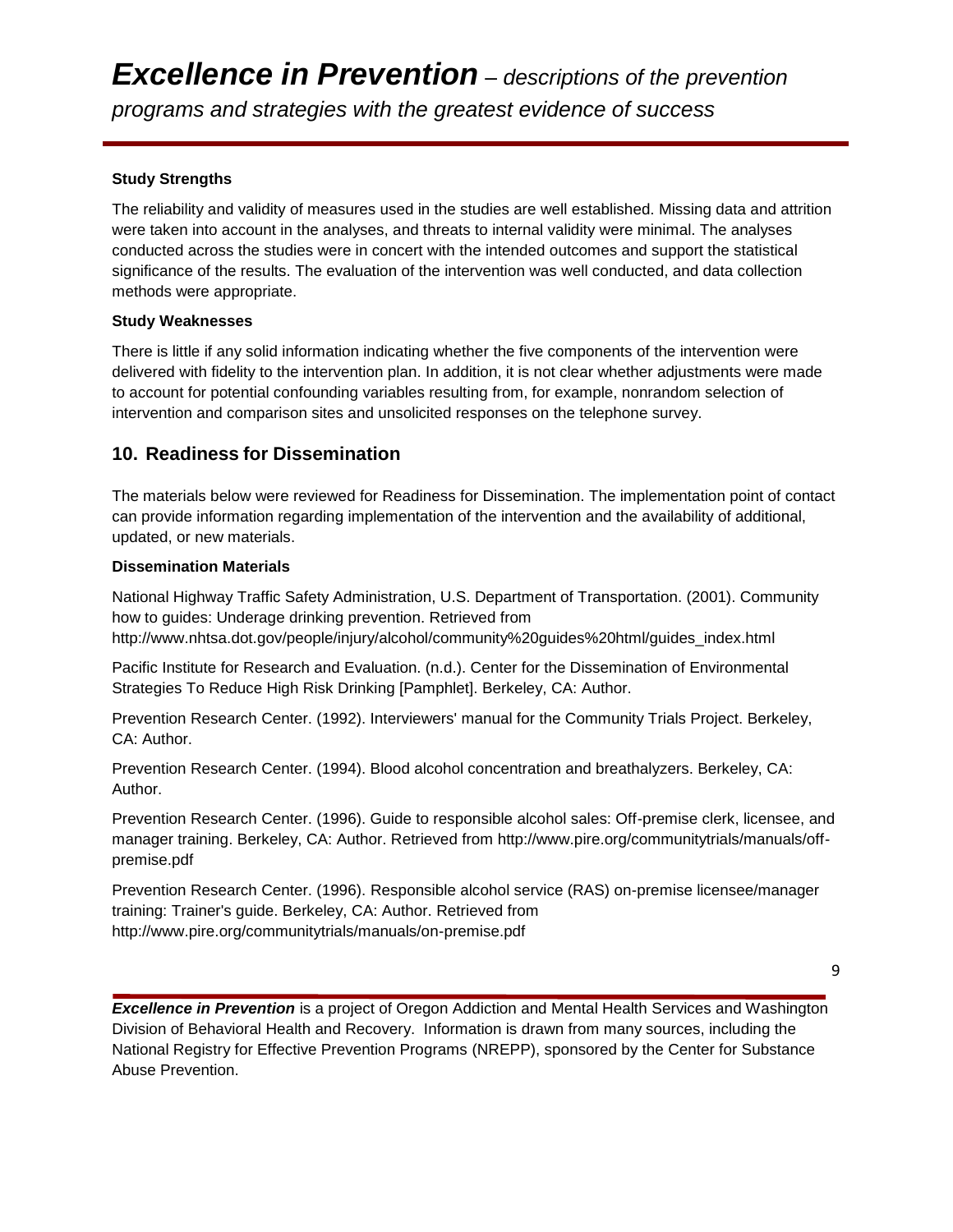*programs and strategies with the greatest evidence of success*

Prevention Research Center. (n.d.). SNAPP management information system manual. Berkeley, CA: Author.

Prevention Research Center. (n.d.). Survey training manual: Oceanside roadside and emergency room survey. Berkeley, CA: Author.

Prevention Research Center, Pacific Institute for Research and Evaluation (Producer). (2002). Community Prevention Trials [Video]. Retrieved from http://www.prev.org/prc/outcomes.wmv

Program Web site, http://www.pire.org/communitytrials/index.htm

Remer, L., & Treno, A. (1999). SNAPP data manager's manual. Berkeley, CA: Prevention Research Center.

Roeper, P., Remer, L., & Holder, H. (1998). Community data manager's manual: Community Trials Program to prevent alcohol-involved trauma. Berkeley, CA: Prevention Research Center.

Treno, A. (n.d.). Community Trials Intervention To Reduce High Risk Drinking [PowerPoint slides]. Berkeley, CA: Prevention Research Center.

### **Readiness for Dissemination Ratings by Criteria (0.0-4.0 scale)**

External reviewers independently evaluate the intervention's Readiness for Dissemination using three criteria:

- 1. Availability of implementation materials
- 2. Availability of training and support resources
- 3. Availability of quality assurance procedures

For more information about these criteria and the meaning of the ratings, see Readiness for Dissemination.

| Implementation | <b>Training and Support</b> | <b>Quality Assurance</b> | <b>Overall Rating</b> |
|----------------|-----------------------------|--------------------------|-----------------------|
| Materials      | <b>Resources</b>            | <b>Procedures</b>        |                       |
| 3.0            | 2.9                         | 2.5                      | 2.8                   |

### **Dissemination Strengths**

Program "how to" guides are clearly written with broad topical coverage. Initial consultation and assistance in selecting program components is provided through the developer. Many training and implementation materials are available at no charge through the developer's Web site. Training and technical assistance are available to implementers. Data management and evaluation tools are provided to support quality assurance.

10